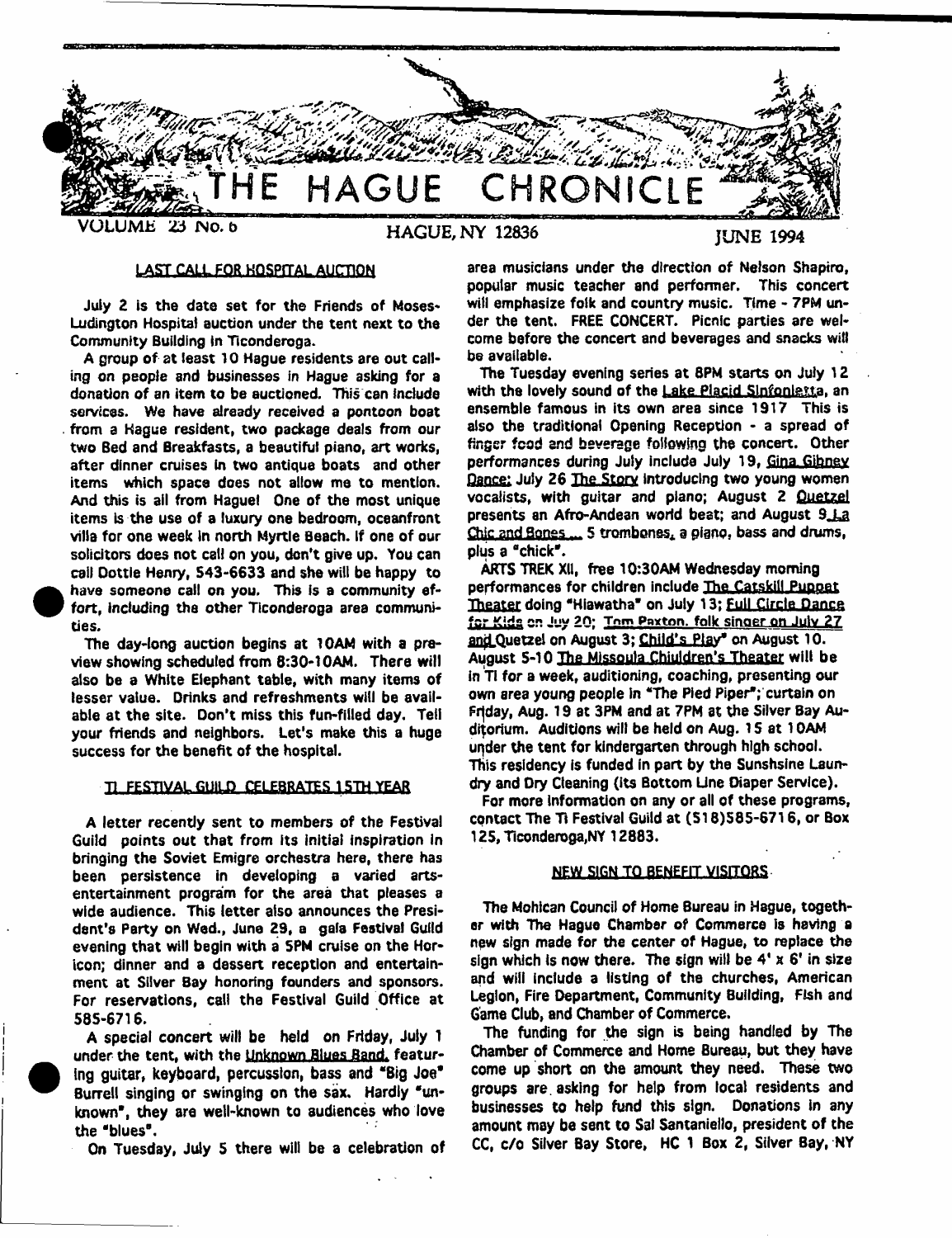## GRACE MEMORIAL CHAPEL STARTS SUMMER SERVICES

 $-2-$ 

Historic Grace Memorial Chapel on Sabbath Day Point in Silver Bay begins its 11 Oth year of summer worship services on Sunday, July 3. Worship is at 10 o'clock each Sunday through Sept. 4. The chapel is interdenominational and worship is led by a different minister each Sunday.

The Rev. Robert B. Marr, a retired *minister of* the United Church of Christ from Suffolk, VA will lead the worship on July 3. The ministers for the remainder of July are: July 10, Rev. Charles B. Holliday, retired pastor of the First Reformed Presbyterian Church of Pittsburg, PA, now residing in Silver Bay; July 17, the Reverend Glenn Kanestrom, Assistant Rector of Trinity Episcopal Church, Hartford CT; July 24, the Rev.Lee R. VanSickle, a retired minister of the United Methodist Church from Penney Farms, FL; and July 31, the Rev. Charlotte P. Gosselink of South Emmanuel United Church of Christ, Rochester, NY.

The organist for the summer is Laura Meade, Hague. Special music is provided each Sunday by musicians from the Silver Bay area.

In addition to the Sunday worship services, the chapel is offering two chamber music concerts this summer, July 9 and 23. (See related article on page S)

The chapel is also available for weddings, baptisms, and memorial services. For more information please call Carol Babinsky at 543-6044.

You are invited to come, worship the Lord. A warm welcome awaits you. See you in church!

#### HAGUE VOLUNTEER FIRE DEPARTMENT

Fire Chief David Hoffay reports that the Hague VFD responded to two fire calls in May (Hours and mileage not available at this time.) Seven members are taking the course ESSENTIALS OF FIREMANSHiP.

The new tanker is scheduled *for* delivery on June 18; we look forward to having this new piece of *fire* fighting equipment.

The ambulance crew had a busy month with seven runs. Ambulance 740 logged 280 miles and #241 had 240 miles. This represented 55 man hours

#### **MEALS ON WHEELS**

After a year and a half *of* successful operation, with our meals recipient list often changing, sometimes day-to-day, our drivers have done a wonderul job of keeping up with it ait, and we thank them sincerely for their continued devotion to the cause However, even our driver list has changed quite a bit since Nov. 1992, and we thught it would be an opportune time to make a new appeal for more drivers, since we seem to have come down to a few stalwart people who sometimes do our "run" more than once a week. If you have some extra time and don't mind a little stop-and-go driving, we would welcome some more volunteers to our program. Please contact either Ethe! Andrus, 543-6098, or Betty Braisted, 543-6441 for more informationn. And, as ever, this meals service is available to seniors (60 or over) in the Hague area who are having problems getting around or out due to physical handicaps. We would be happy to help.. . . ks

# HANCOCK HOUSE GALLERY

Next exhibit at the Hancock House Gallery will feature oil paintings by Leigh Yardley, Ticonderoga. Her exhibit runs from June 10 - June 30. Following this exhibit will be oil paintings and dolls by Rose McLaughlin from July 8 - July 30.

The Gallery is open now until Oct 15 Monday through Saturday from 10AM - 4PM. Do go visit the Hancock House and its gallery. There's a lot to see there!

#### **HVFD BREAKFAST**

BASS Fishermen's Weekend is nearly here. The Hague Volunteer Fire Department will be serving breakfast on both June 16 and 19. On June 18 thehours will be from 4AM to 7AM BUT on Father's Day (June 19) serving will continue until 11AM. Stop by on your way to or from church. The fare is hearty - a wide choice of breakfast edibles will be served: pancakes, assorted meats, eggs, toast and lots of hot coffee (or tea if you prefer!) The cost is \$5.00, a real bargain.

#### HVFD STEAK ROAST

The now famous Fire Dept, steak roast will be held on Sat. June 18 at the town beach in Hague and will start at 5PM and end at 7PM. The price is \$10.50 for adults and \$6 for children. This year there will be a special kids menu, consisting of hot dogs, beans and chips for \$2.50. This will be a wonderful opportunity to indulge in some very tasty food, have a good time and help this important fund raising event of the Fire Dept.

#### LOCAL SALES COMING UB

MOVING SALE - Friday & Sat. June 17 and 18 from 9AM-3PM. New kitchen chairs, rattan sofa, microwave stand, groceries - much more. Decker Hill Rd. 1 mile from junction of Rt, 8. Watch for signs.

AFTER MOVING SALE - Fri.and Sat. June 17 & 18 from 9AM-3PM. Decker Hill Rd. across the road from above sale. Odds & ends and excess since our move. Rain date for both sales, June 24 & 25.

RUMMAGE/BAKE SALE - at the Hague Baptist Church annex on Sat. July 9 from 9AM - 3PM. Please bring items in good condition to the annex or to Wanita Lawrence They will be stored in parsonage until the sale.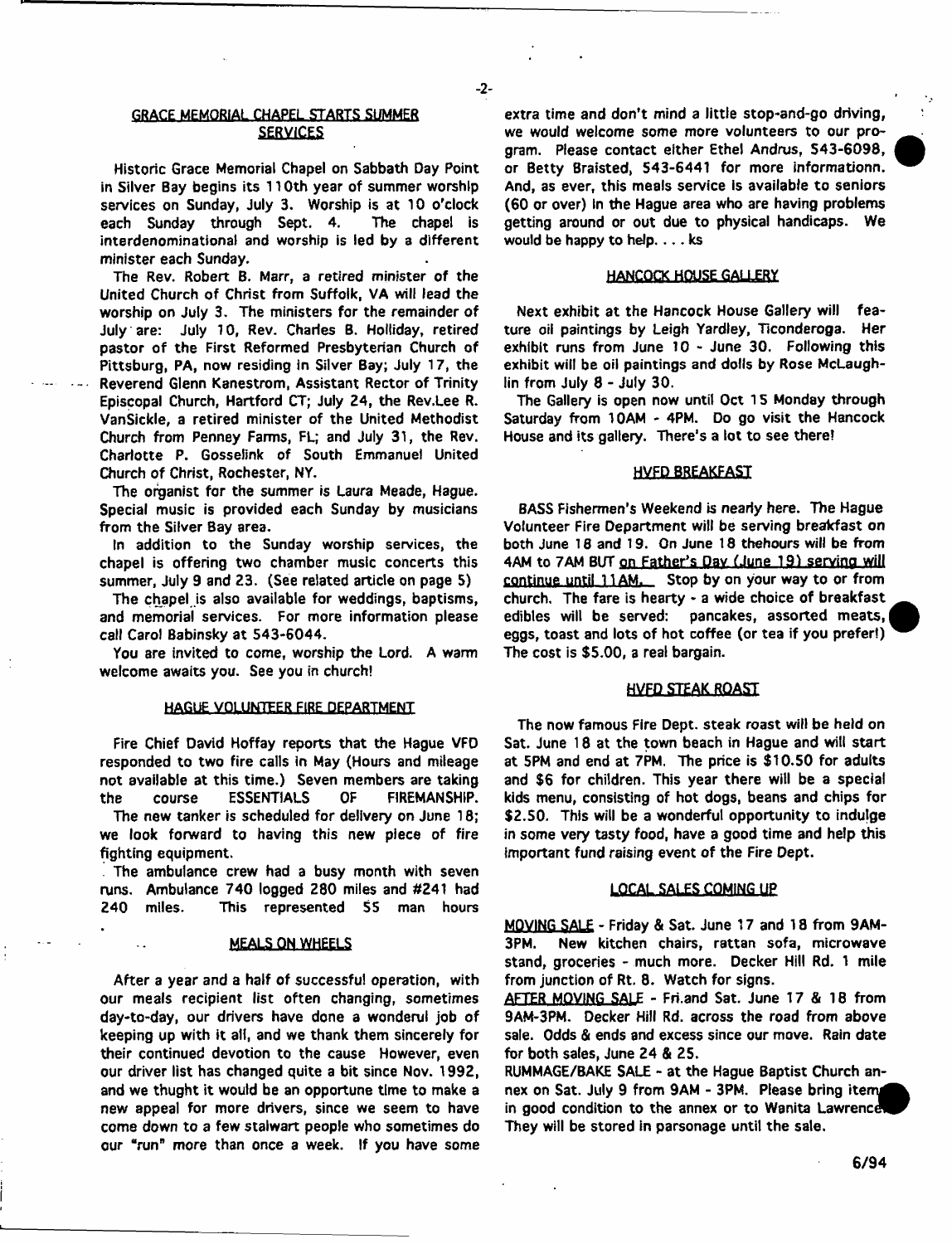#### SPECIAL TOWN BOARD MEETING

The main thrust of the special town board meeting on May 26 was to discuss a volley ball court at the town park that the Kiwanis had proposed.

Michele Gautreau presented a petition protesting a game court at this location. It was signed by about 89 people who felt our beautiful, scenic beach should remain "as is". Supervisor Belden agreed but will write the Kiwanis that there is continuing interest in another location.

Several other items discussed included: appointment of 2 lifeguards - Treva Braisted and Tieah Gautreau.

Hiring of an additional park attendant - Louis Simmons.

Proposal of use fee for commercial use of boat launch.

No overnight parking. No boat trailer parking at Community Center. Motion made and passed. Some residents have expressed desire to have boat parking on their property,but this would require action by the various boards.

A proclamation approving Lela Foote Day on her 100th birthday, May 31.

Dr. Fernando, newest doctor in Ti, is interested in opening an office here in Hague. Will meet with board. Details later.

Social Services are paying two ladies to work at the landfill this summer.

Resolution passed for federal funding of the long awaited sewer system.

Half of landfill funds have been signed for but we are still waiting for DEC'S approval of our reclamation plan.

Sales tax revenue is due in Feb., Jun, Sep, & Dec. A resolution will be needed deciding whether to take these funds or leave with the county.

#### ZONING BOARD OF APPEALS - MAY 26, 1994

The following decisions were made at this meeting: Reynolds (42-1-24) C..C. Village for a residential addition to expand 2 existing bathrooms. A public hearing was set of June 23, 7PM.

Brown (42-1-26) C.C. Village. Addition to a mud room and create a 2nd entry. A public hearing was set for June 23 at 7PM.

Cole (7-1-18) Yaw Rd. Removal of a mobile home. Mrs. Cole appealing the removal until settling of litigation. Board will table their decision until a legal determination has been made and various questions answered.

Maiaro (20-1-35) Marine boat storage. Needs a Site Plan Review II. Problems involve density, interpretation. Questions still to be answered before the board makes a decision... gi

### PLANNING BOARD - June 2, 1994

 $\sim$   $\sim$ 

There were four requests on the June 2 agenda at the

Planning Board meeting:

Daltner (46-1-21) Pine Cove Rd. residential addition. Needs a site plan review because it is within 100' of the lake. No additional bedrooms.

Reynolds (41-1-24 Cape Cod Village, Recommended area variance for a residential addition. Violates setback by 5'. Has verbal approval from CC Village committee. Concern because of small septic area.

Brown (42-1-26) Cape Cod Village residential addition. Rear setback violation.

Site plan reviews will be made at both the above locations.

Maiaro (20-1-35) Marine storage, Decker Hill Rd. Type II Site Plan Review. No further information received since last meeting.

Upstate Insurance covers Planning Bd. members... gt

#### TOWN BOARD MEETING - JUNE 14. 1994

A moment of silence was observed for Blanche Yaw and Albert Stettz, who have died recently.

As usual a few residents used the privilege of the floor to have several questions answered to their satisfaction.

Both Bertha Dunsmore and Diane Frasier Trudeau wrote letters of thanks for the bouquets sent by the Board.

John Silvestri, former town lawyer, wrote the town asking for a meeting to discuss the town's plans for reclamation and its effect on the order of consent and the opportunity to apply for a variance as required. He also had seven items he felt were important enough to be discussed by the board.

Fred Lamy, county sheriff has been asked by Supervisor Belden for traffic control at the BASS tournament on June 18 and 19.

A new set of law books for Justice Knott has been placed in the budget for 1995.

Tickets for loads of material, along with bag purchases can be obtained directly from two new helpers at the landfill. This makes it possible for weekenders to haul trash to the landfill. This had been a problem for residents who only have weekends In Hague. Consolidation at the landfill is under way.

A resolution to appoint David DeLarm at \$100 per week, (2 hrs. per day, 5 days a week) to the position of Recycling and Reclamation director was passed. This is in addition o his Supv. of Hwy job. A Dec 31, 1994 date was mentioned for the review of the contract.

The summer swimming program for youth in 1993 was so successful that it will be repeated this year. Money has been budgeted for resident children to attend. Swimmers will go to Silver Bay, non-swimmers to our town beach . Info, can be obtained by calling 543-6161 or 543-8833.

In unfinished business: any money realized from the logging project will go to the landfill fund.

(Cont. on page 4) TOWN BOARD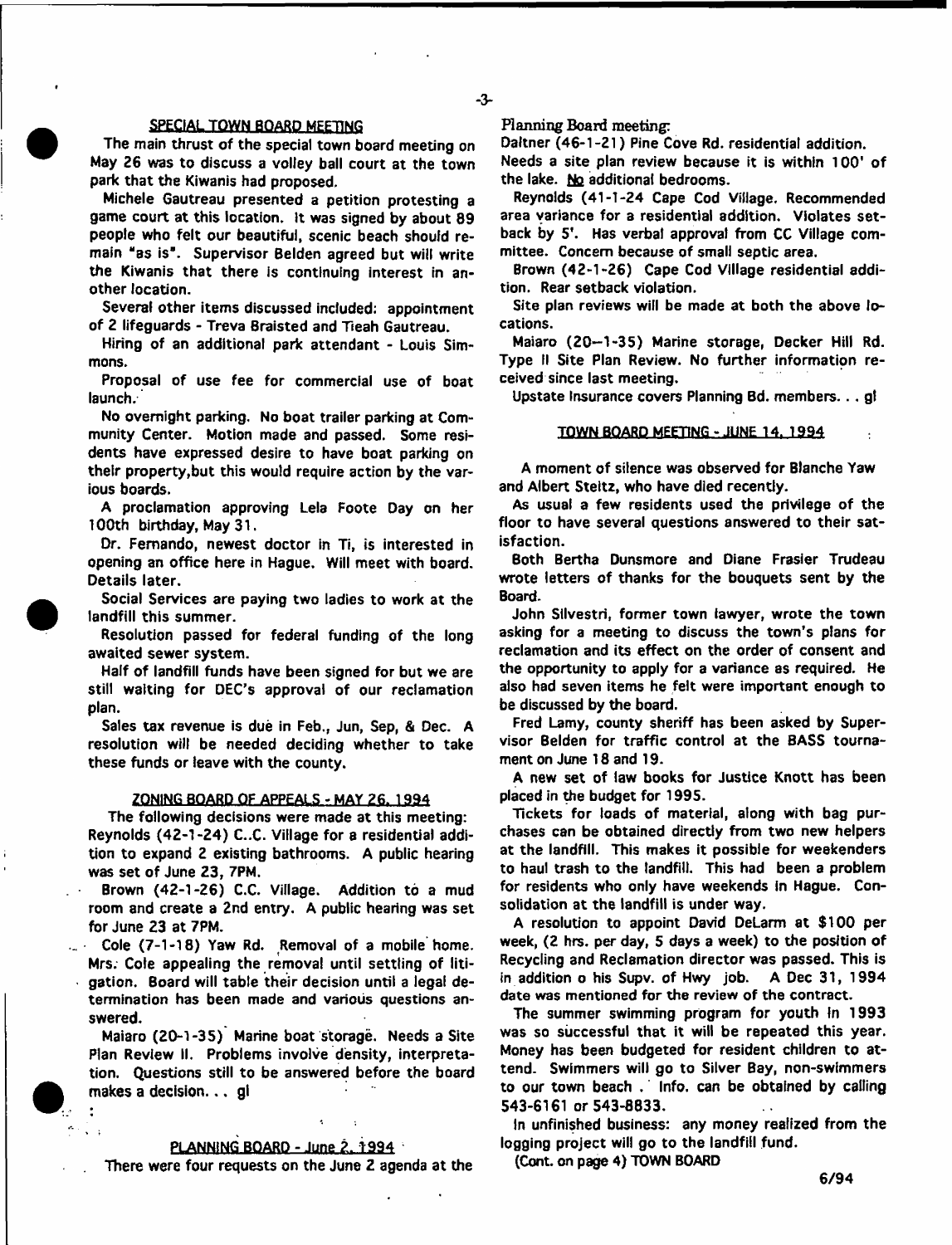#### TOWN BOARD Cont. from page 3

It was decided that Dick Dykstra will supply the sand needed by the town at what Supervisor Belden feels a very fair price.

New business: motion granted to allow Bruce Caza and Supervisor Belden to attend a state Board of Equalization and Assessment meeting on June 28 at White Plains. We are still fighting the good fight for better school tax equality.

Since Supvr. Belden will be in Washington, DC (working on sewer funding) on the date of the July board meeting, it was decided to change the date to the third Tuesday of July -JULY 19. The date in the calendar on page 8 is incorrect. Motion was passed.

There was so much resident participation in the discussion concerning the basketball court and the tennis court at the Community Center that the board decided it needed more time to think about how best to plan for the use of the availability area. The town has a \$1,000 donation in materials for this project.

A grant has been applied for to help in moving the Swede Mt. fire tower (IP land ) to state land.. Warren County wants to take over. We'll hear more about this.

After much discussion the board agreed in a motion, to enter into a trial contract with Dr. Fernando of Ti for a 6-month period at which time the contract will be reviewed. The doctor will pay only utilities, no rent. Repairs will be made to the old Town Hall where the doctor will "have the 3 rooms to the left of the front door. Hague will paint and update certain areas. The hospital is searching for the necessary equipment for these offices. The doctor will be available in Hague one day and one night. No more time is possible before March 1995 because the doctor has *a* contract with the hospital which limits the time for Hague.

The county is working hard on the proposed sewer system. The meeting in Washington concerns sewer funding. Hopefully, the federal government will provide 60% funding, leaving 20% to be provided by Warren County towns.

Up Yonda Farm has been taken over by the county and may become a museum. Taxes will be paid from funds available for upkeep.

Hope to hear good news about CHIP program in the next couple weeks.

Revenue sharing will bring us a little over \$3,000 in both 1994/95 and 1995/96.

A grant of \$500,000 for reclamation Is hoped for through Stafford's office. We have been assured if we do not receive the entire amount, there will at least be some available.

The NYS Young Boaters (10-18) Course will be given July 11-15 and August 8-12. Additional information may be obtained from Carol Brown at 543-6161.

Resolution #14 will agree to Brennan's assessment reduction from, \$575,000 to \$475,000 with no give back on school taxes paid on the higher assessment.

John McDonald, Town Attorney with Justice Dier, arrived at this agreement.

#### CHAMBER MUSIC AT GRACE CHAPEL

A series of chamber music concerts will take place on July 9 and 23 at Grace Memorial Chapel on Sabbath Day Point in Silver Bay, NY. The series *Chamber Music in Grace Chapel*, celebrates the 110th anniversary of this architectural treasure, and aims to bring a diversity of concerts by professional ensembles to the northern Lake George area.

The first concert, to begin at 7:30PM on Sat. July 9, will feature the Prometheus Brass playing selections by Scott Joplin, J.S. Bach, John Pnilip Sousa and others. Prometheus Brass performs extensively throughout NY City and the Greater NY area, and have appeared in such diverse locations as Columbia Univ., the New York Hilton and the 168th Street Armory.

The series will continue on Sat. July 23, also at 7:30PM, with a concert by the Whirlwind Quintet. This woodwind quintet, comprised of flute, oboe, clarinet, bassoon, and french hom, performs throughout New York. Activew ith the Young Audiences series, they bring live performances to city schools which would not otherwise have any music program. In addition, they have been heard live on WQXR, New York City's classical music station, and in such City landmarks as the Daily News Building and the World Financial Center.

Grace Chapel was designed by William Tuttle, who also designed the world-famous Carnegie Hall in New York. It is one of the earliest examples of pre-cut framing, all the materials having been designed and prepared off-site, then assembled at the present location. For this reason and for its age and beauty, Grace Chapel has been placed on both the State and National Registers of Historic Places. It is used by both summer and permanent residents of the northern Lake George region for a variety of purposes, including interdenominational worship, weddings, and community activities.

"We are very excited about hosting these concerts in such a beautiful space,\* says Carolyn Babinsky, Administrative Coordinator of the series. "It will give more people a chance to visit this landmark location and enjoy hearing wonderful music at the same time."

These concerts are made possible in part with public funds from the New York State Council on the Arts and Warren County, NY, under the aegis of the Decentralization Program.

Freewill donations to help defray the costs of the concerts will be taken at the door.

For additional information, contact Sandra Coffin at (212) 222-1226... SC

FOUND - A watch near post office during Winter Weekend. Contact Jackie Forte at post office to identify.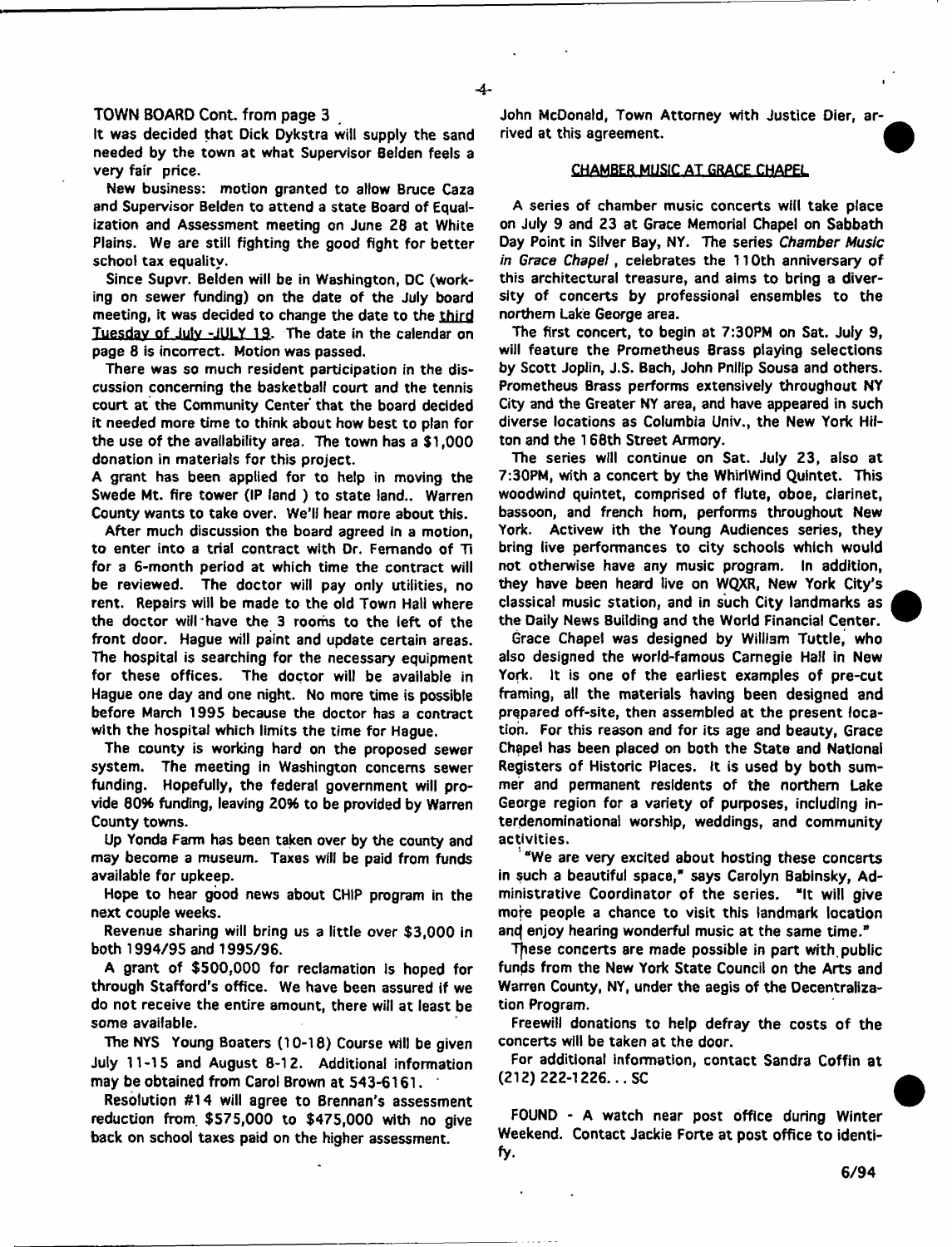#### **EMERGENCY!!**

Summer is almost here. With the closing of schools, the traffic in our neck of the woods increases many times over. Many of you are aware that our local emergency crews are volunteers, who drop whatever they are doing to rush to the scene of fire or accident. Many of these volunteers have vehicles which are equipped with flashing lights. When you see one of these tights coming up behind you ,try to pull over at the very first opportunity, and give these volunteers a chance to get by as quickly as possible. There is no law that says you have to do this, but remember, the emergency to which they are responding might be that of a neighbor or friends. Our fire fighters and EMTs would appreciate your courtesy and thoughtfulness.

.. .ewa , with thanks to EA for the idea!

#### RUMMAGE SALE

The HVFO rummage sale continues, staffed by the willing ladies of the Fire Dept. (We, too, are volunteers!)

We expect tht the sale will continue to the end of Sept. and the doors of the OLD Town Hall will be open for business on Mondays, Wednesdays, Fridays and Saturdays from 9AM to 3PM. On Fridays and Saturdays, the hours are extended with evening hours from 6 to 8 PM. There are many items of extremely good clothing (literally, we are wall-to-wall with tables of clothing) and we urge you to come in and browse around. Most items of clothing are selling for only  $25¢$ per garment. Maybe you are looking for a warm sweater or just something to make over into a Halloween costume.

PLEASE NOTE: NO DONATIONS OF ANYTHING (EXCEPT FOOD ITEMS FOR THE BAKE SALE DEPARTMENT) WILL BE ACCEPTED AFTER JUNE 30. Our space is limited and will be crowded for some time to come.

 $\mathbf{t}$ 

 $\sim 10$ 

Rummage sale will NOT be held on Sat. July 9. You may shop that day at the Baptist Church sale, next door

So come and see us, browse to your heart's content, clean those closets NOW, and bear in mind those certain days, MON, WED, FRI AND SAT, all through June, Juy, August and Sept.. .ewa

#### AMISH OUILT SALE

The Hague Community Center will again be the location for the Amish Quilt Show and Bake Sale on July 19, 1994. from 9AM - 5:30PM. There Is no admission charge. An extended Amish family from Lancaster County PA will be present to show the quilts and handcrafted items they have made. This annual summer event gives the local public and the tourists an opportunity to see and buy these beautiful artistic handicrafts of the Amish community. Patterns and colors are various among the quilts, pillows, aprons, wall hangings, pot holders and placemats that will be available. The Amish bring with them traditional

baked goods featuring such favorites as Shoo Fly Pie, cookies, dumplings and several kinds of breads.

For further information, call Sylvia Raymon at 585- 6860

SQUARE DANCING BEGINS ON A WEEKLY BASIS on Wednesday, July 6 at the Community Building from 7:30-9:30PM and will continue on Juy 13, 20 and 27 and Aug. 3, 10, 17, 24, 31. NORTH COUNTRY DANCE  $$ squares, lines, solo, reel; family dancing for all ages (no experience necessary). Instructors Stan and Cathie Burdick. For information cali 543-8824. These dances are co-sponsored by the Hague Chamber of Commerce.

LINE DANCING, taught by Sue Burdick will be held each Tuesday evening from 7-9PM at the Communty Center. Come join the fun!

## WEATHER NOTES Mary Lou Doulin

Warm days and cool nights have been the norm in the balmy spring of "94. The vegetation is lush, and the daily temperatures are between 70 and 80 with plentiful sunshine. The nights cool down to the 40's and 50's which have made sleeping especially comfortable. We've had 4 days of rain in May and none to date (June 11) for June.

I could expound at length about the joys of June, the gorgeous days, the beautiful scenery of lake, hill and sky and the thrilling flora and fawna. We have witnessed a rapid progression of blooms from crocus, forsythia, tullips, columbine, lilacs and roses. At this writing, a special treat is ocurring. The night air has been made incredibly sweet by the scent of the local flowers. The air is filled with perfume for such a fleeting while, but it so memorable. As soon as the beautiful weather appeared, along came the bugs. The black flies and mosquitos have been outrageous. The gardens are progressing very nicely, but we could use some rain. Already one brook is dry. Stormy weather is predicted for Sunday, June 12. That should help. Large noisy flocks of Canada geese were spotted flying north as late as June 11. Full moon is June 23

#### **GARDEN CLUB TEA - JUNE 18**

In celebration of the Carillon Garden Club's 20th anniversary, . members will be presenting "Tea for Two' from June 12 through July 12, featuring a tea party on the lawn of the Hancock House, open to the public from 1-3PM on Sat. June IB. A group of Girls Scouts will be performing a maypole dance and croquet will be available. This should be a festive occasion. Tea party refreshments will be served. An exhibit of tea related objects (teacups, teapots, etc.) with a special silent auction of unusual teacups will be held through July 12 . Don't miss this very special afternoon. Rain date is June 19. \* 6/94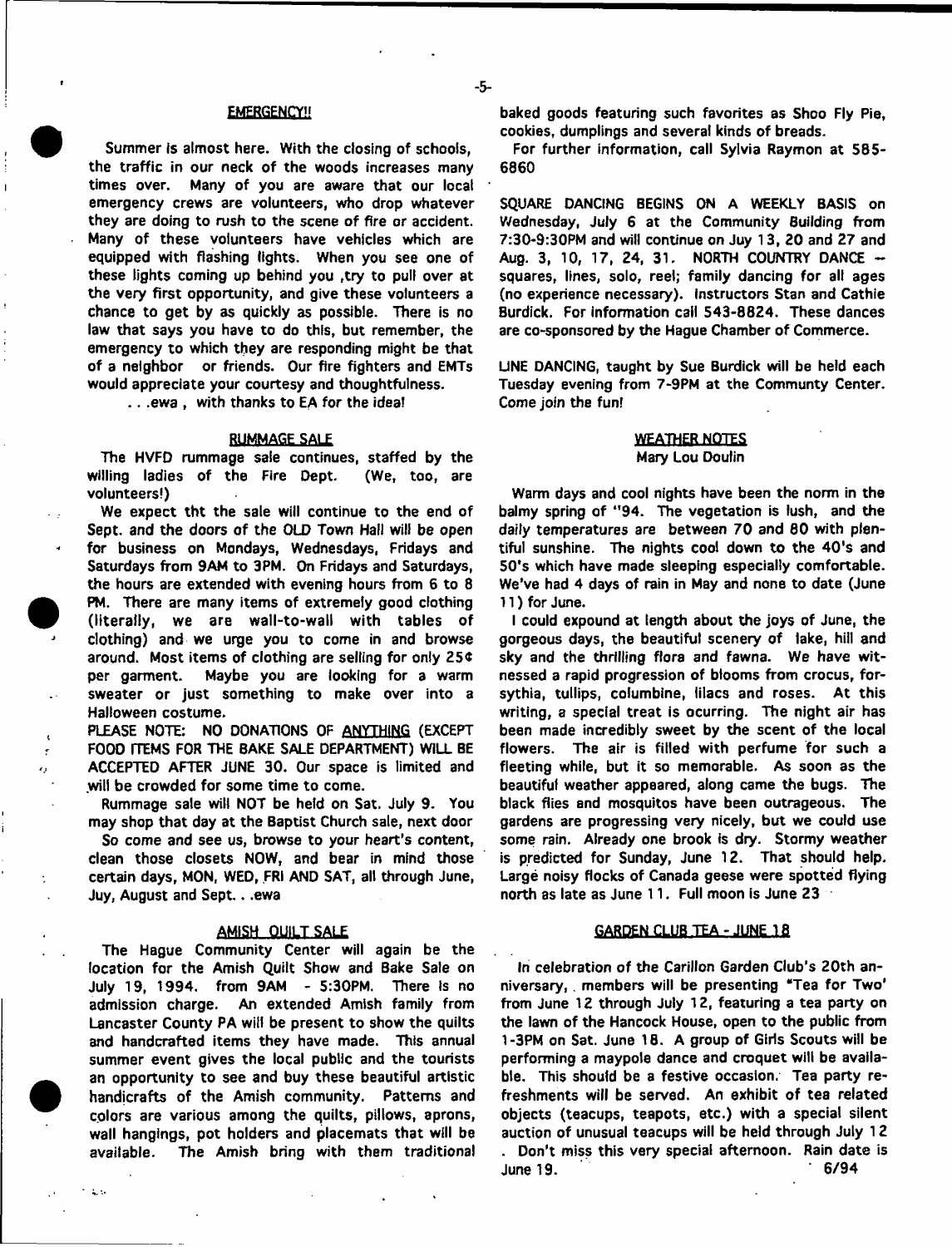#### WOMEN HELPING WOMEN COMEN AND THE MESSENGER OF THE NEWS

-6-

WHW will present an excellent program on Monday, July 11 from 7:00 to 8:30PM. The topic scheduled for the meeting is "Empowering Women's Self-Worth". Presenters are Constance Boardman, C.S.W., and Joan Lemery, C.S.W, They will explore with the audience as many ways women can tap Into their vast inner emotional strength and use it as a resource for ventures in the second half of life.

Both Mrs. Boardman and Mrs. Lemery are Clinical Social Workers/Psycho Therapists in private practice at the Psychotherapy Center, 422 Bay Rd., Queensbury, NY.

Mrs. Boardman has worked in the field for eight years and received her master's degree from Smith College - School for Social Workers. She has worked with sexual abuse, as a therapist and supervisor, as a clinical consultant and with multi handicapped children. Her most recent interest and training is in the area of Jungian analysis. She received her training at the Jungian Institute in Zurich, Switzerland. Mrs. Boardman is very interested in the issues that affect women throughout their development process.

Mrs. Lemery received her MA in Social Welfare from the State University of NY. She did professional training at the Saratoga Task Force, where she treated children and their families traumatized by abuse and at the Glens Falls Hospital Mental Health Unit. She has received training and worked extensively in private practice in the treatment of health problems such as depression, panic and generalized anxiety, obsessive compulsive disorder and post traumatic stress disorder as well as family therapy.

Even though Women Helping Women is geared to women 40 and older, our programs are open to women and men of all ages. This group meets the second Monday of each month at 7PM at the Hague Community Center. It is an informal meeting with guest speakers covering topics concerned with the well being - physical, emotional, social and intellectual. . . kb

#### CUB SCOUT PACK 21. NEWS

It's been all play and not much work for the Cubs this month. Den #3 Webelos had a great day at the Great Escape celebrating their last year as Cubs. They're going to check out a Boy Scout meeting to see what the "big boys® do.

Our pack is planning a picnic to welcome the summer and catch up on awards.

Thank you for all the bottles and cans - Watch for changes in our collections this summer.

WINNER OF 50/50 drawing of Alumni Reunion Comm, was Mary Beth Frasier. Next drawing July 4. Reunion , covering years 1966-1979 to be held on July 30 at Fish and Game Club.

# Laura Meade

One of the delights of springtime in Hague is to enjoy the flowering trees and shrubs along the roadsides and In fields and forests. For whatever reason, after severe winter, this year the blooms have been especially beautiful and bountiful.

Did you notice the flrst-to-bloom shadbush and hobblebush in the woods and the pussy willow in the wet ditches? Soon after they bloomed, apple blossoms appeared in orchards and abandoned farm fields and along back roads. Next to bloom, at the beach, were the<br>flowering sweet crabapple. Their blossoms were flowering sweet crabapple. breathtakingly beautiful! At the same time, in the woods, the large bud of the shagbark hickory is so unique that it seems to be a bloom and often is mistaken for such. There are a few cultivated flowering dogwood trees in yards, spectacular when they bloom.

A little later one can see the drooping blossoms of the wild cherry trees which seem to say, "Did you know there is a cherry tree here?" And anyone who has a horsechestnut tree can attest to its unique, symmetrical, "Christmas decoration" style blooms. Few know where the small bladdemut tree grows, but those who do delight in its special blossoms and seed pods.

Do you remember the tall, slender, scraggly, roughbarked black locust trees which were removed at the Routes 9N and 8 intersection during construction? Their white perfumed blooms come next, probably about June 8 to the delight of the bees. Some of these can be seen at Green Acres By the Brook Campsite or at the Decker Hill/Rt 8 intersection. Frequently a honeysuckle is nearby a black locust and can be seen blooming at the same time. This year the many-blossomed "snowball" bush can be seen in yards throughout the tovpship, blooming as of June 11. If you look closely, here and there, one can find the small pagoda tree, with its umbelled tufted blooms.

Next in the sequence of blooms is the catalpa with its graceful shape and fragrant large blooms. It will wait until about June 21 to put on its "show". Known for its long, narrow seed pods which develop later, it can be a problem for lawnkeepers. Did an enterprising tree salesman convince the Silver Bay Assoc, to plant a row of these across from the Auditorium and the Inn about 75 years ago?

Last, but not least, is a small species that has a fuzzy appearance. I call it a smoke tree, but perhaps it has another name. And perhaps the "fuzz" is not the bloom. The most noticed of these is at the Inn Circle at S8A but there are at least four others in town.

Champion of the blooms this year was the lilac, which blossomed early and continued throughout spring. Abundant white, lavendar and deep purple blossoms at many homes were enjoyed for weeks.

Has anyone noticed disturbed birds' nests or unusual mortality of robins, bluebirds, or tree swallows? Some reports of such signal concern. 6/94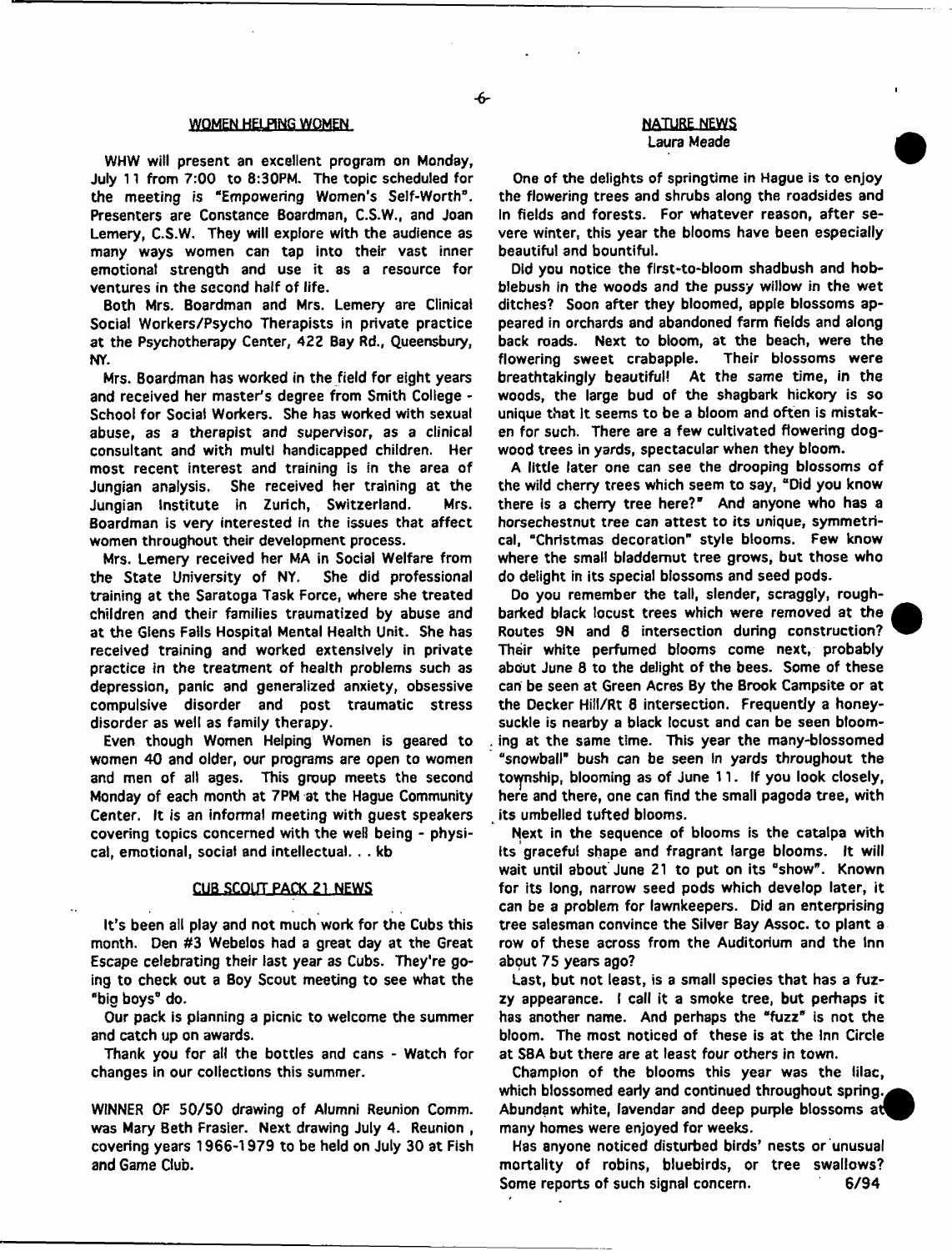#### SOUNDINGS

BORN - A girl, Ashleigh Elizabeth to Ian and Lindsey Ferguson on April 2, 1994. Very proud are grandparents Jim and Maureen Ferguson and great-grands Bert and the late Rita Ferguson.

BORN - A girl, Harley Dale Frasier Trudeau, to Diane and Jon Trudeau on May 30, 1994. Proud grandparents are Imogene and Mitchel Frasier

BORN - A boy, Guthrie William, to Kate (Bullock) and John Hatton at home in Putney, VT on May 28. Proud grandma is Audrey O'Brien, Hague.

DIED - George E. Smith, Baldwin, NY and Indian Kettles area, Hague on May 28, 1994 in Baldwin. Surviving are his widow, Dorothea and two daughters.

DIED - Rita McKenna Ferguson, Bethesda, MD and Hague, NY on May 30, T994 In Bethesda. She is survived by her husband, Egbert R. Ferguson, Jr., two daughters, Mary Gay Mutino, Bethesda and Judith F Taylor, Boston, MA and a son James K;, Bethesda. eight grand-children and one great- granddaughter.

Elizabeth A. DeFranco, daughter of Mr & Mrs David De- \* Franco, Hague, and a sophomore in the college of liberal arts and sciences at Alfred University, was named to the dean's list for the spring 1994 semester.

Daniel Montbriand. grandson of Ursula Montbriand, Hague, was pne of 17 students to be selected as an honored nominee for the Bradley R. Evers Outstanding First-Year Student Award at Moving-Up Day ceremonies held recently at St. Lawrence Univ. Daniel is a graduate of Ticonderoga H, S. He has a 4.0 average for his first year.

David Noppenberaer. also a grandson of Ursula's in Maryland, has completed his first year at the University of Maryland with a 4.0 average. These cousins are really something!

The following art students from Hague have won recognition recently for their art projects: Lindsav Frasi er. Melissa Brunet. Brittany Stull. Jessica Frasier. Greg Fitzgerald.

Eve Tromblev was one of four Middle School students who accompanied their science teachers to Lake Champlain to update information on the wood duck population



Ted **Santaniello.** son of Mr & Mrs Sal Santaniello, has been included in the 24th Annual WCAX Creative Writing Contest anthology for his short story, "The Haunted House.8 The contest is co-sponsored by The Poetry Society of Vermont. Ted's story was completed in his

grade writing class at Ticonderoga Elementary School and entered by his teachers, Mrs. Karen Murdockand Ms Jill Vickers.

Elizabeth Barton Rubinstein, daughter of Kay Barton, Sabbath Day Pt. was an honorable mention teacher of the year for Saratoga County. She teaches 5th grade at St. Clements School in Saratoga.

#### STH MARKING PER1QDHONOR ROLL

The following Hague students have been named to the Honor Roll at Ticonderoga High School: First Honors: ELIZABETH BRUNET, JESSICA FRASIER, ALLISON JOHNSON, MONICA JOHNSON, JESSICA MARS. Second Honors: SHANNON KENNA.

Debbie Breltenbach. Silver Bay, an English teacher and faculty consultant to the advanced placement English reading at Ticonderoga High School is one of a group of English teachers who is in San Antonio, TX for a week. They will be scoring essays written by some of the 440,000 outstanding high school students who in May took the advanced placement exam given by the Educational Testing Service of Princeton, NJ. College and high school AP faculties came together at Trenton State College, NY, Clemson U. in SC and Trinity U. in TX to evaluate and score free response sections of the exam.

Ticonderoga had 18 students take the AP English, Literature and Composition exam from Debbie's class on May 7,1994.

Terra Ann Marsden. Phoenix, AZ graduated from Mountain Pointe High School on May 26 with top honors in Fine Arts. She will be attending Arizona State this fail. She is the granddaughter of E. Russell and Dorothy Babcock, Silver Bay and Palm Harbor, FL.

EDWARD A. HENRY, son of Mrs John T. Henry, Hague, has been named to the President's Honor Roll at Univ. of Wyoming, Laramie for the spring semester. He is a member of Phi Kappa Phi Honor Society and has completed two years of his three year nursing course with a 3.86 average.

FRANK KOENIG has been reelected Commander of the Hague American Legion Post for the second year.

LELA FOOTE celebrated her 100th birthday in great style on May 31 at the Community Center. A large group of her friends and relatives were on hand to wish her well. It was a gala occasion.

Congratulations to ETHEL ANDRUS who was selected as this year's Senior Citizen of Warren County who does the most for her community. Hague has had three hono in the past four years. What a record!